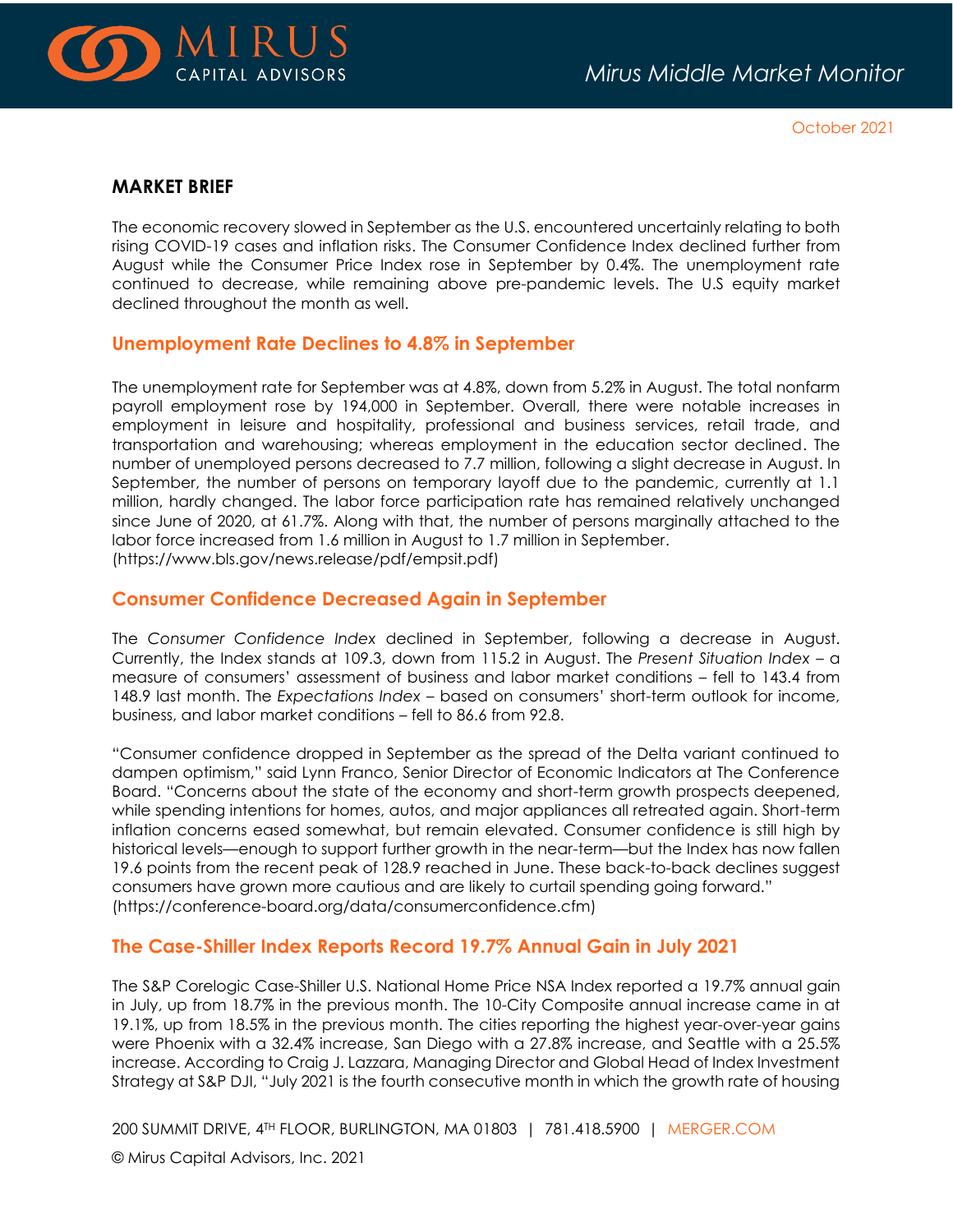

prices set a record. The National Composite Index marked its fourteenth consecutive month of accelerating prices with a 19.7% gain from year-ago levels, up from 18.7% in June and 16.9% in May. This acceleration is also reflected in the 10- and 20-City Composites (up 19.1% and 19.9%, respectively). The last several months have been extraordinary not only in the level of price gains, but in the consistency of gains across the country. In July, all 20 cities rose, and 17 gained more in the 12 months ended in July than they had gained in the 12 months ended in June. Home prices in 19 of our 20 cities now stand at all-time highs, with the sole outlier (Chicago) only 0.3% below its 2006 peak. The National Composite, as well as the 10- & 20-City indices, are likewise at their alltime highs."

(https://www.spglobal.com/spdji/en/index-announcements/article/sp-corelogic-case-shillerindex-reports-record-high-197-annual-home-price-gain-in-july/)

#### **The Consumer Price Index Increased 0.4% in September**

The Consumer Price Index for All Urban Consumers (CPI-U) increased by 0.4% in September, after rising 0.3% in August on a seasonally adjusted basis. Over the last 12 months, the index increased 5.4% before seasonal adjustments.

[\(https://www.bls.gov/news.release/cpi.nr0.htm\)](https://www.bls.gov/news.release/cpi.nr0.htm)

#### **PUBLIC MARKET**

The U.S. public equity markets struggled in September, as major indices posted losses after months of gains. The S&P 500 was down 4.8% in September, and the Nasdaq Composite Index fell 4.8%, while the Dow Jones Industrial Average lost roughly 2.8% for the month.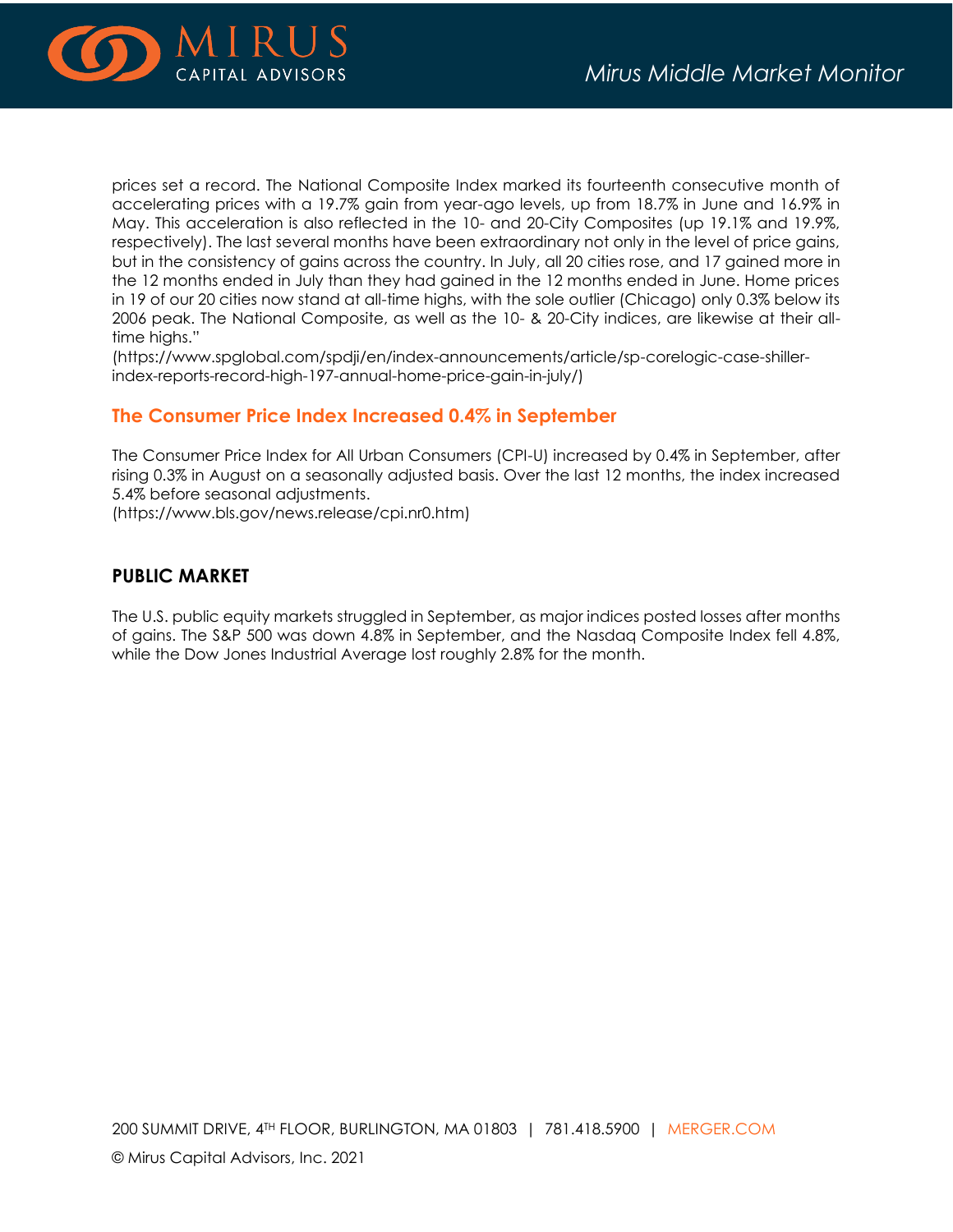

### **Public Trading Multiples**

As of September 30, 2021

|                                                 |                        |       | <b>Revenue Growth</b> |          | <b>EBITDA Growth</b> |          |                      |
|-------------------------------------------------|------------------------|-------|-----------------------|----------|----------------------|----------|----------------------|
| Category                                        | EV / Revenue EV/EBITDA |       | 1 Year                | 3 Year   | 1 Year               |          | 3 Year EBITDA Margin |
| <b>Healthcare and Life Sciences</b>             |                        |       |                       |          |                      |          |                      |
| <b>Healthcare Technology</b>                    | 9.2x                   | 38.0x | 22.4%                 | 10.3%    | $-14.0%$             | 7.2%     | 14.8%                |
| <b>Healthcare Equipment and Supplies</b>        | 6.0x                   | 20.8x | 21.8%                 | 9.1%     | 56.2%                | 16.1%    | 29.2%                |
| <b>Healthcare Providers and Services</b>        | 0.9x                   | 12.0x | 10.6%                 | 10.5%    | 6.3%                 | 9.4%     | 12.8%                |
| <b>Healthcare and Life Sciences Aggregate</b>   | 5.4x                   | 23.6x | 18.3%                 | 10.0%    | 16.2%                | 10.9%    | 18.9%                |
|                                                 |                        |       |                       |          |                      |          |                      |
| Technology                                      |                        |       |                       |          |                      |          |                      |
| <b>IT Services</b>                              | 5.0x                   | 21.9x | $9.0\%$               | 6.4%     | 9.5%                 | 6.7%     | 12.4%                |
| <b>Software</b>                                 | 10.4x                  | 28.6x | 14.3%                 | 11.8%    | 19.0%                | 15.4%    | 7.8%                 |
| <b>Computers and Other Electronic Equipment</b> | 1.9x                   | 13.7x | 17.4%                 | 6.4%     | 34.3%                | 7.7%     | 19.0%                |
| <b>Technology Aggregate</b>                     | 5.8x                   | 21.4x | 13.5%                 | 8.2%     | 20.9%                | 10.0%    | 13.1%                |
|                                                 |                        |       |                       |          |                      |          |                      |
| <b>Industrial and Distribution</b>              |                        |       |                       |          |                      |          |                      |
| <b>Aerospace and Defense</b>                    | 2.1x                   | 14.1x | $-4.0%$               | $-0.2%$  | 11.4%                | $-4.1%$  | 9.9%                 |
| <b>Building Products</b>                        | 2.0x                   | 12.2x | 13.0%                 | 2.8%     | 35.9%                | 8.8%     | 16.3%                |
| <b>Construction and Engineering</b>             | 0.6x                   | 8.3x  | 15.2%                 | 7.4%     | 10.5%                | $0.0\%$  | 6.8%                 |
| Machinery                                       | 1.9x                   | 14.0x | 12.1%                 | 3.0%     | 21.0%                | 1.9%     | 5.1%                 |
| <b>Distributors</b>                             | 0.8x                   | 11.2x | 14.2%                 | 7.8%     | 19.4%                | 6.6%     | 4.2%                 |
| Industrial and Distribution Aggregate           | 1.5x                   | 12.0x | 10.1%                 | 4.2%     | 19.6%                | 2.7%     | 8.5%                 |
| <b>Consumer Products</b>                        |                        |       |                       |          |                      |          |                      |
| <b>Food and Beverage</b>                        | 2.4x                   | 13.4x | 11.0%                 | 4.4%     | 13.6%                | 5.3%     | 14.9%                |
| <b>Household and Personal Products</b>          | 3.7x                   | 17.6x | 7.4%                  | 2.3%     | 7.5%                 | 2.4%     | 17.8%                |
| <b>Household Durables</b>                       | 1.2x                   | 9.3x  | 18.8%                 | 5.0%     | 44.9%                | 10.3%    | 10.2%                |
|                                                 | 3.1x                   | 15.9x | 13.5%                 | 2.9%     | 46.5%                | 6.9%     | 9.9%                 |
| <b>Textiles, Apparel, and Luxury Goods</b>      | 2.6x                   | 14.0x | 12.7%                 | 3.7%     | 28.1%                | 6.2%     | 13.2%                |
| <b>Consumer Products Aggregate</b>              |                        |       |                       |          |                      |          |                      |
| <b>Business Services</b>                        |                        |       |                       |          |                      |          |                      |
| <b>Human Resource and Employment Services</b>   | 1.2x                   | 15.0x | 4.2%                  | 0.9%     | 11.1%                | 2.1%     | 10.9%                |
| <b>Research and Consulting Services</b>         | 3.7x                   | 16.3x | 7.1%                  | 4.4%     | 16.2%                | 5.0%     | 18.9%                |
| <b>Business Services Aggregate</b>              | 2.4x                   | 15.7x | 5.6%                  | 2.6%     | 13.6%                | 3.5%     | 14.9%                |
|                                                 |                        |       |                       |          |                      |          |                      |
| <b>Travel and Hospitality</b>                   |                        |       |                       |          |                      |          |                      |
| <b>Hotels, Resorts, and Cruise Lines</b>        | 7.8x                   | 30.2x | -47.0%                | $-23.3%$ | 0.0%                 | 0.0%     | $-1.2%$              |
| <b>Restaurants</b>                              | 3.6x                   | 18.1x | $-5.8%$               | $-3.1%$  | 5.4%                 | $-6.4%$  | 4.4%                 |
| <b>Leisure Facilities</b>                       | 5.6x                   | 16.2x | 0.2%                  | $-2.3%$  | $-28.0%$             | $-17.9%$ | 4.2%                 |
| <b>Travel and Hospitality Aggregate</b>         | 5.7x                   | 21.5x | $-17.5%$              | $-9.6%$  | $-7.5%$              | $-8.1%$  | 2.5%                 |

200 SUMMIT DRIVE, 4TH FLOOR, BURLINGTON, MA 01803 | 781.418.5900 | [MERGER.COM](http://www.merger.com/)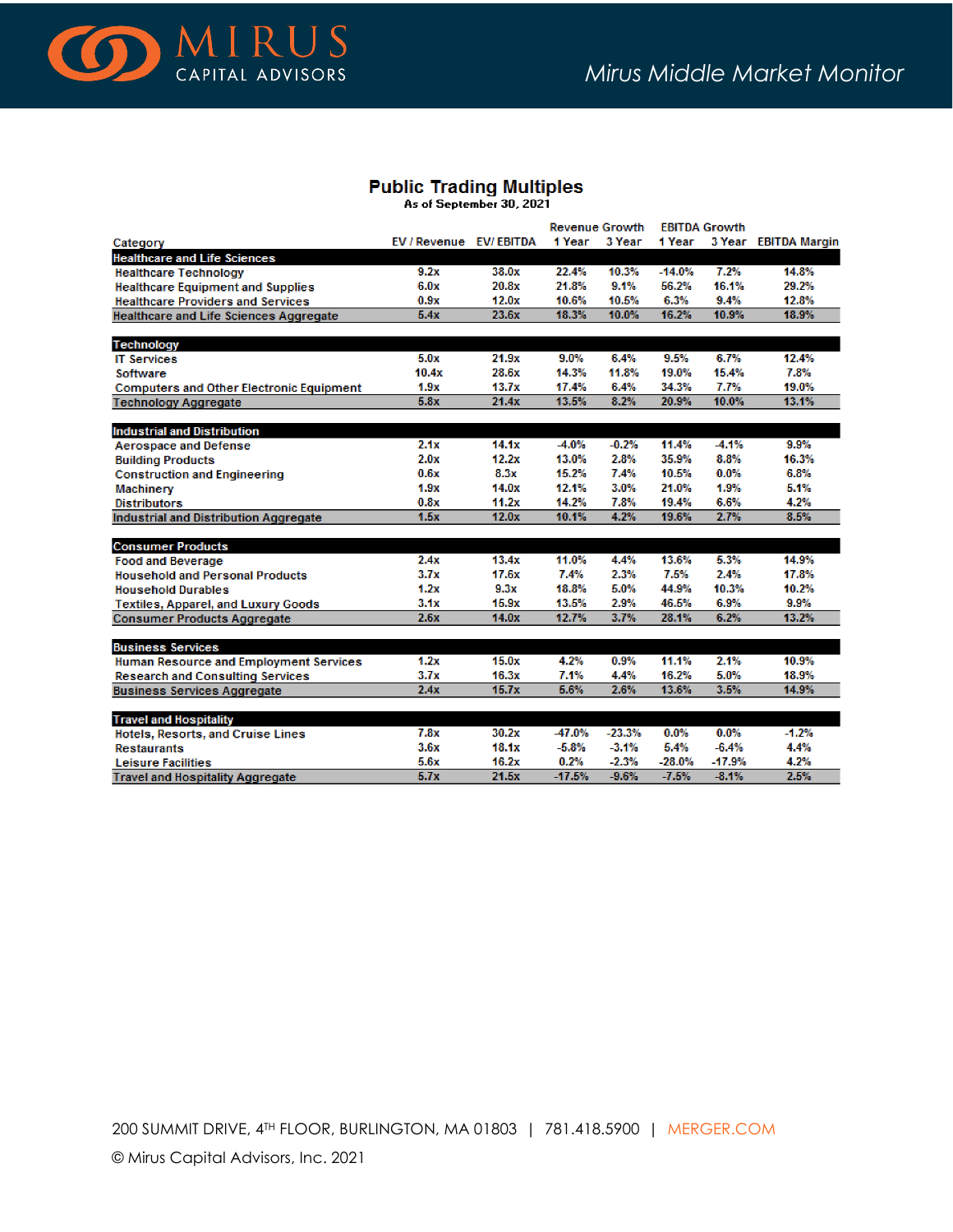

#### **M&A MARKET**

Middle market M&A activity was steady in September 2021, and the outlook for the remainder of the year remains positive. A report from SS&C states the following regarding M&A volume going forward: "We anticipate the number of M&A transactions to reach new heights in Q4 2021 on a year-over-year basis," said Ken Bisconti, Co-Head, SS&C Intralinks. "We're predicting an increase of greater than 10% in mergers and acquisitions (M&A) volume compared to Q4 2020. While we continue to keep a close eye on the impact of inflation, COVID-19 resurgence and geopolitical issues, it appears that dealmakers are poised to continue charging forward."



200 SUMMIT DRIVE, 4TH FLOOR, BURLINGTON, MA 01803 | 781.418.5900 | [MERGER.COM](http://www.merger.com/)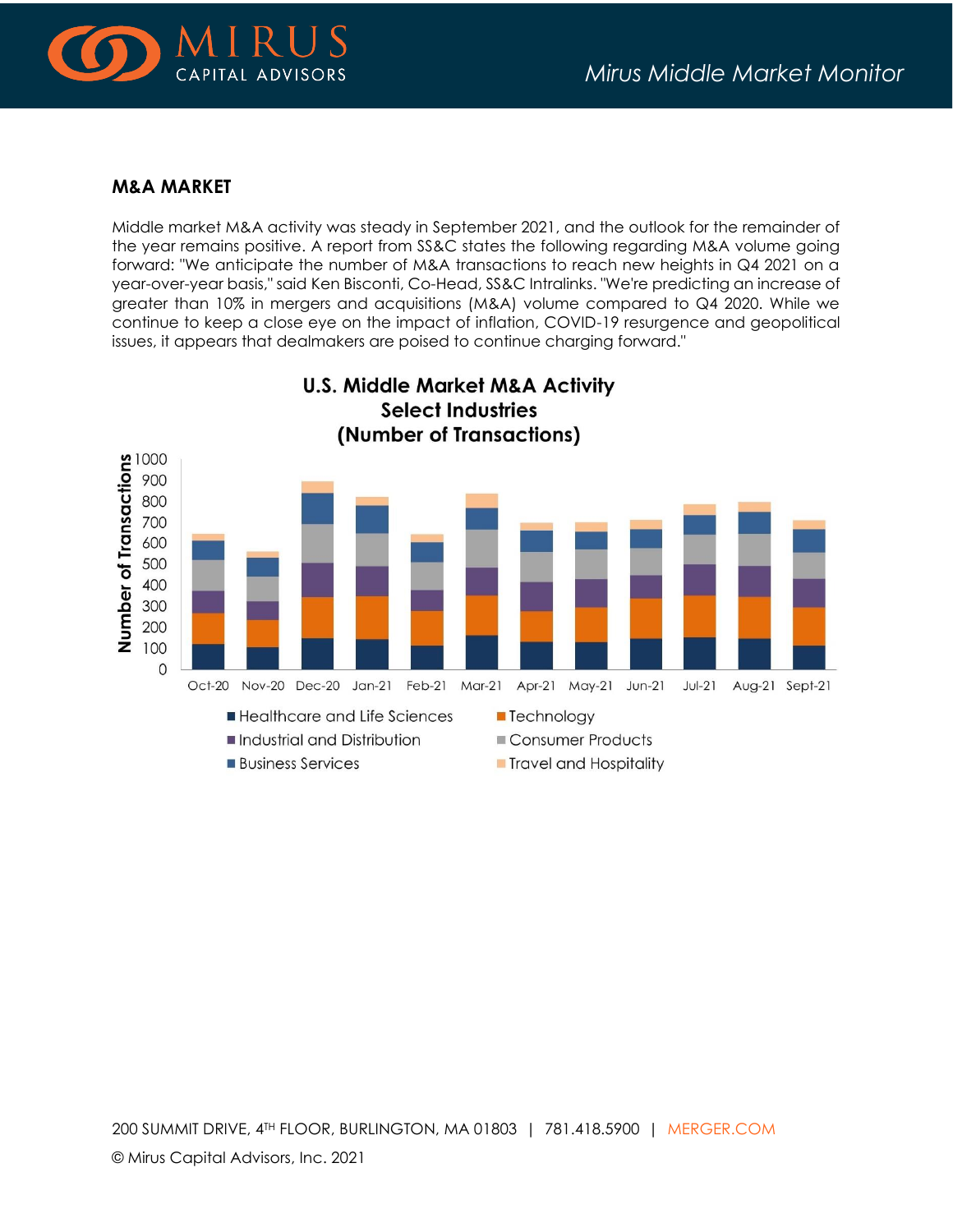



Cross-border M&A transaction volume remained steady throughout September. The Technology sector, along with the Industrial and Distribution Sector, saw strong activity.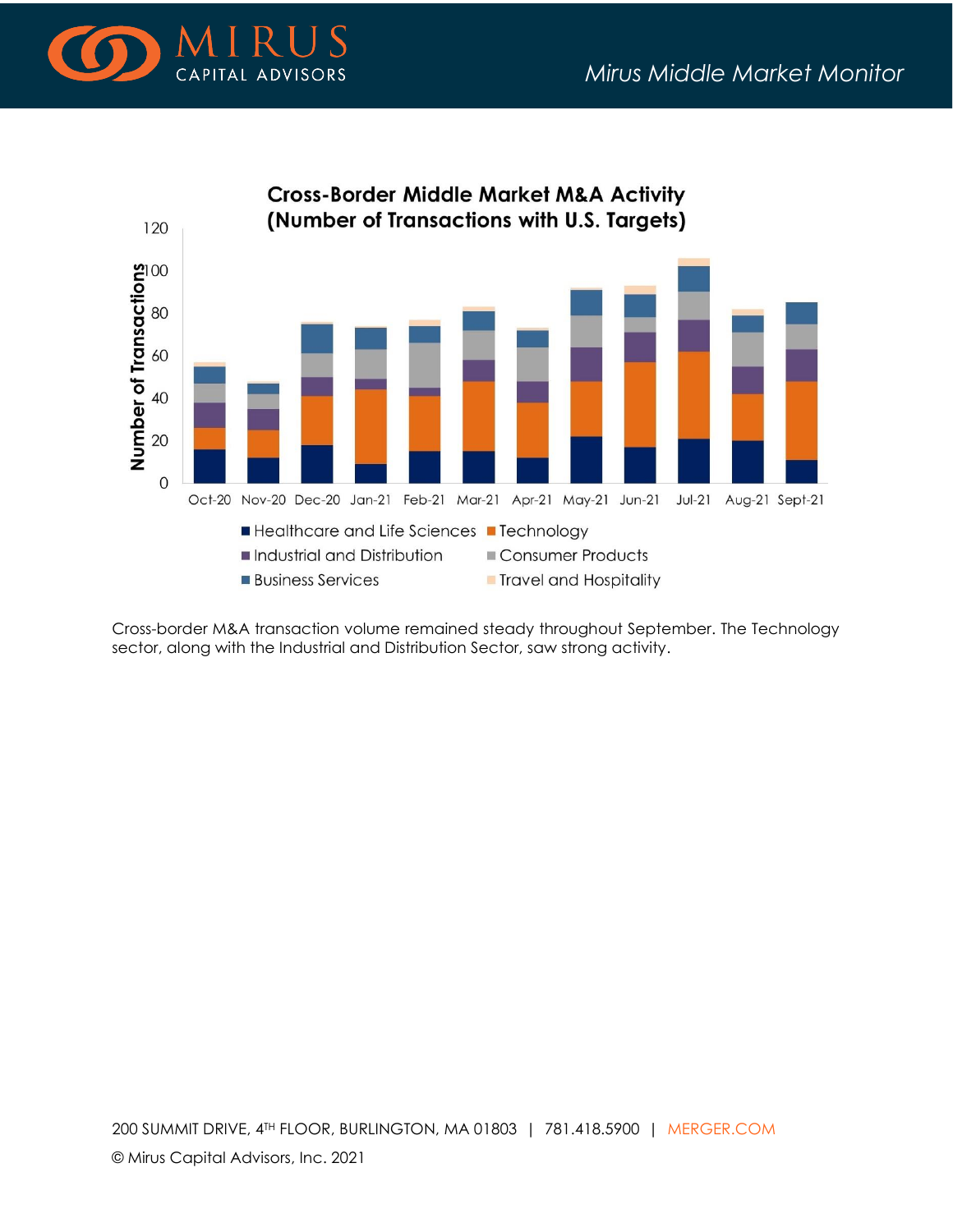



# **U.S. Middle Market Leveraged Buyouts** (Number of Transactions)

Middle Market LBO transaction volume was strong during the month of September. The Consumer Products sector saw an outsized number of leveraged buyouts throughout the month while other sectors remained steady.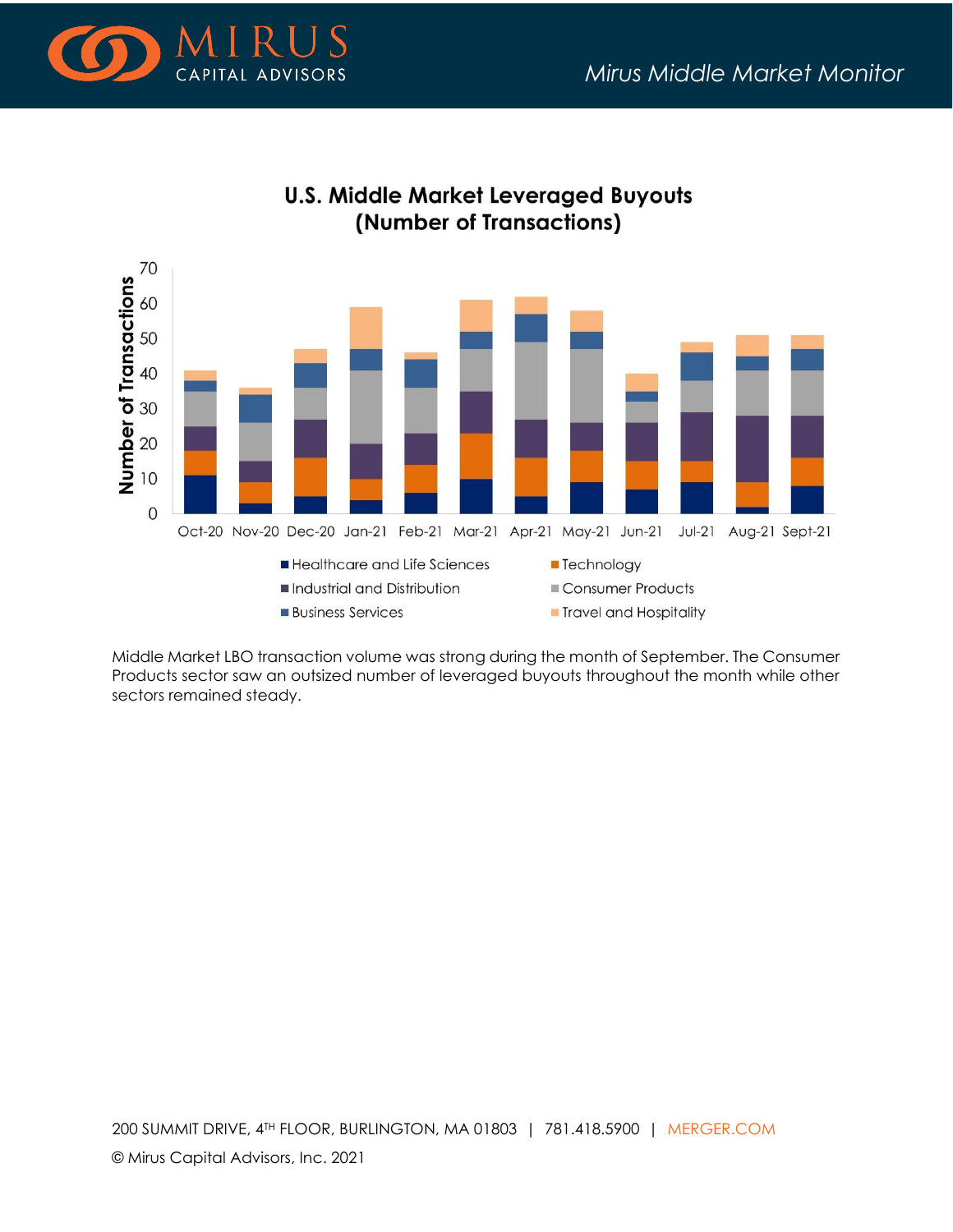

## **SELECT MIDDLE MARKET M&A TRANSACTIONS – TRAVEL & HOSPITALITY**

#### *Apple Hospitality (REIT) has completed the acquisition of Aloft, Portland*

Apple Hospitality (NYSE:APLE) entered into a definitive agreement to acquire Aloft, Portland on September 13, 2021. Apple Hospitality is a publicly traded real estate investment trust that owns one of the largest and most diverse portfolios of upscale, rooms-focused hotels in the United States). Apple Hospitality's portfolio consists of 215 hotels with approximately 28,100 guest rooms located in 85 markets throughout 35 states.

"We are pleased to expand our portfolio with the acquisition of the newly constructed Aloft Portland, Maine and increase our exposure to the unique and vibrant Portland market," said Nelson Knight, President, Real Estate and Investments of Apple Hospitality. "In addition to Portland's tremendous appeal for leisure travel, the market is also home to a variety of corporate, government, trade, health care and educational demand generators, among others, and we are confident this stylish, urban-inspired Hotel is well positioned to benefit. We remain focused on maximizing long-term value for our shareholders and are actively exploring additional acquisition opportunities, like this one, that enhance our portfolio, align with our core ownership strategy and are well positioned for outperformance."

(https://www.businesswire.com/news/home/20210913005774/en/Apple-Hospitality-REIT-Acquiresthe-Aloft-Portland-Maine)

#### *SPB Hospitality has completed the acquisition of J. Alexander Holdings, Inc.*

On September 30<sup>th</sup>, SPB Hospitality, an industry-leading operator and franchisor of steakhouses, pizza and craft brewery restaurants, announced that it has completed the acquisition of J. Alexander's Holdings, Inc. [NYSE:JAX]. J. Alexander's Holdings operates 47 upscale restaurants with award-winning brands, including J. Alexander's, Stoney River Steakhouse and Grill, Redlands Grill, Overland Park Grill and Merus Grill. For more than 30 years, J. Alexander's Holdings' guests have enjoyed high-quality food, an attractive ambiance and unparalleled polished service.

"This acquisition is a game-changer that advances SPB's vision of building a best-in-class hospitality company known for creating exceptional experiences and breaking through culinary boundaries," said SPB Hospitality Chief Executive Officer Jim Mazany. "I could not be more excited about the future of our SPB Hospitality brands. We're thrilled to welcome the J. Alexander's team to our family and thank them for their assistance throughout the acquisition process." (https://www.prnewswire.com/news-releases/spb-hospitality-completes-acquisition-of-jalexanders-holdings-inc-301389271.html)